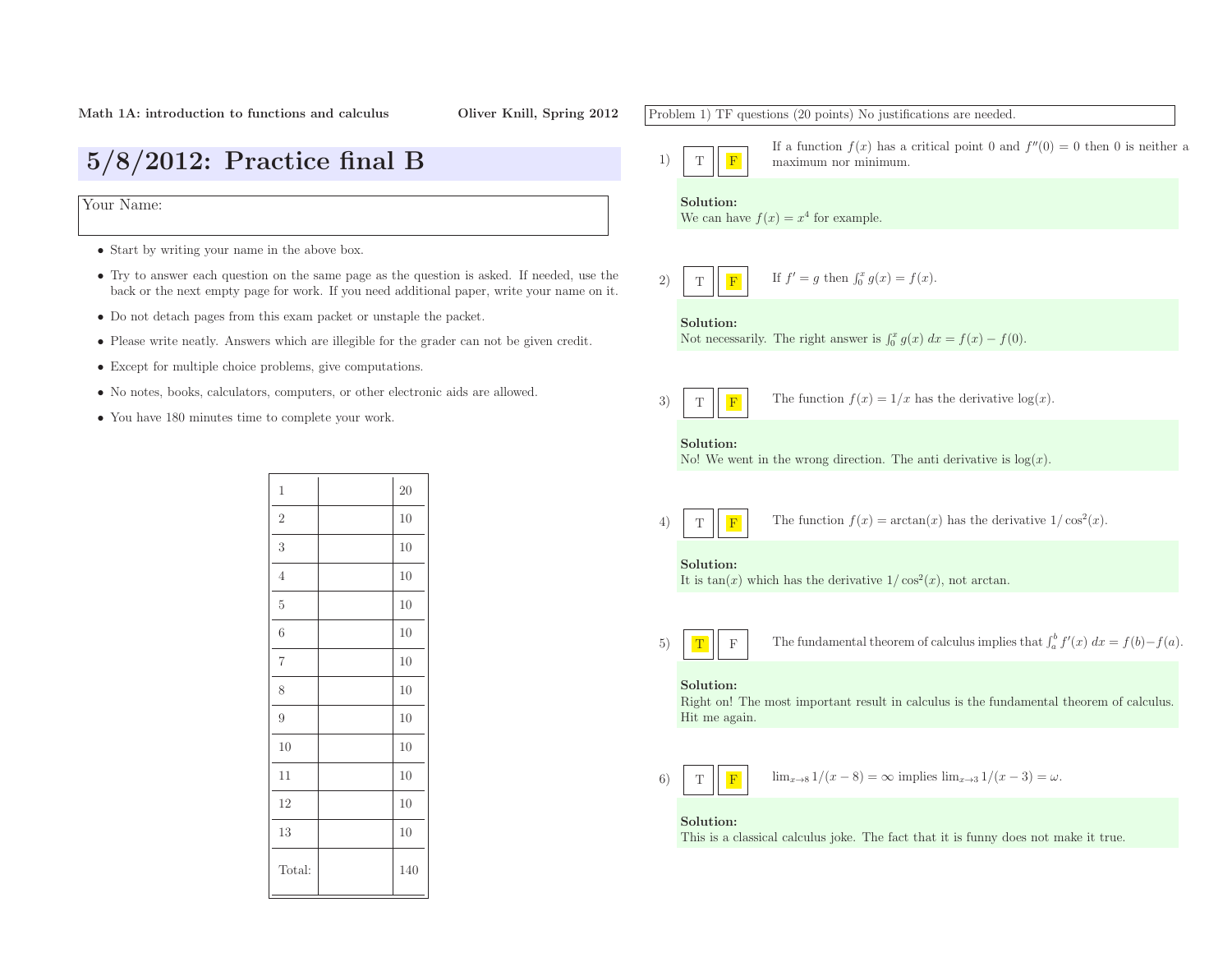$$
7) \quad T
$$

A continuous function which satisfies  $\lim_{x\to-\infty} f(x) = 3$  and  $\lim_{x\to\infty} f(x) = 5$  has a root.

## Solution:

 It would be <sup>a</sup> consequence of the intermediate value theorem if the sign would be different but the signs are not different .

$$
8) \boxed{\textcolor{blue}{\textbf{T}}}
$$

F The function  $f(x) = (x^7 - 1)/(x - 1)$  has a limit at  $x = 1$ .

## Solution:

This is a classical case for healing: we can factor out  $(x - 1)$  and see  $f(x) = x^6 + x^5 +$  $x^4 + x^3 + x^2 + x + 1$  for x different than 1. The limit now exists and is 7. Alternatively, we could have brought the function to Hopital and cured it there. Differentiating the topand bottom <sup>g</sup>ives <sup>7</sup> too.

9)) | <mark>T</mark> <sup>F</sup> If  $f_c(x)$  is an even function with parameter c and  $f'(0) = 0$  and for  $c < 3$ the function is concave up at  $x = 0$  and for  $c > 3$  the function is concave down at  $x = 0$ , then  $c = 3$  is a catastrophe.

## Solution:

Yes, an even function has a minimum at 0 if it is concave up and a maximum at 0 if it is concave down. At the parameter value  $c = 3$  the nature of the critical point changes. This implies that it is <sup>a</sup> catastrophe.

10)

The function  $f(x) = +\sqrt{x^2}$  has a continuous derivative 1 everywhere.

## Solution:

T

 Agreed, thats <sup>a</sup> nasty question, but the <sup>p</sup>lus sign should have taken the sting out of it. The function  $f(x)$  satisfies  $f(x) = |x|$  and has no derivative at  $x = 0$ .



<sup>A</sup> rower rows on the Charles river leaving at <sup>5</sup> PM at the Harvard boat house and returning at 6 PM. If  $f(t)$  is the distance of the rower at time t to the boat house, then there is a point where  $f'(t) = 0$ .

### Solution:

This is <sup>a</sup> consequence of Rolles theorem.



A global maximum of a function  $f(x)$  on the interval [0, 1] is a critical point.

# Solution:

The extremum could be at the boundary.



 $\boxed{\text{F}}$  A continuous function on the interval [2, 3] has a global maximum and global minimum.

14)) | T <sup>F</sup> The intermediate value theorem assures that if f is continuous on  $[a, b]$  then there is a root of f in  $(a, b)$ .

# Solution:

One has to assume that  $f(a)$ ,  $f(b)$  have different signs.



 $\Gamma$  On an arbitrary floor, a square table can be turned so that it does not wobble any more.

### Solution:

Yes, this is the greatest theorem ever.

16)) | <mark>T</mark> F The derivative of  $log(x)$  is  $1/x$ .

## Solution:

Now we are talking. <sup>A</sup> previous question above had it wrong.



If f is the marginal cost and  $F = \int_0^x f(x) dx$  the total cost and  $g(x) =$  $F(x)/x$  the average cost, then points where  $f = g$  are called "break even" points".

# Solution:





At <sup>a</sup> function party, Log talks to Tan and the couple Sin and Cos, when she sees her friend Exp alone in <sup>a</sup> corner. Log: "What's wrong?" Exp: "I feel so lonely!" Log: "Go integrate yourself!" Exp sobbs: "Won't change anything." Log: "You are so right".

# Solution:

Yes,  $\exp(x)' = \exp(x)$ . There was a happy end nevertheless: Exp later met Cot and had <sup>a</sup> good time too.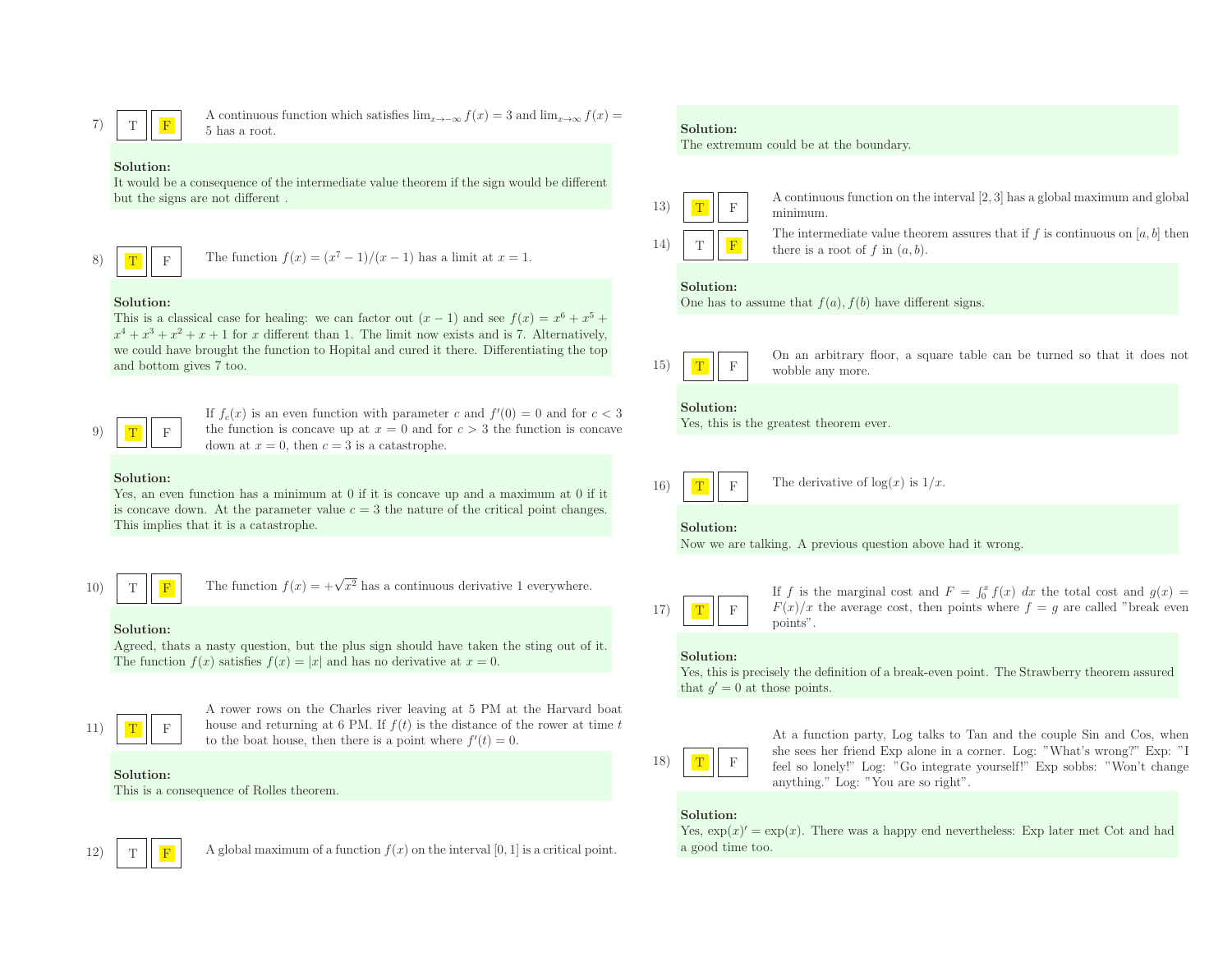**T** If a car's position at time t is 
$$
f(t) = t^3 - t
$$
, then its acceleration at  $t = 1$  is  
6.

Differentiate twice.

<sup>F</sup>

20)T

19)

For trig substitution, the identities  $u = \tan(x/2)$ ,  $dx = \frac{2du}{(1+u^2)}$ ,  $\sin(x) = \frac{2u}{1+u^2}$ ,  $\cos(x) = \frac{1-u^2}{1+u^2}$  are useful.

# Solution:

They are and they are magic too.

Problem 2) Matching problem (10 points) No justifications are needed.

a) Match the following integrals with the graphs and (possibly signed) areas.

| Integral                             | Enter 1-6 |
|--------------------------------------|-----------|
| $\int_{-1}^{1} \sin(\pi x) x^3 dx$ . |           |
| $\int_{-1}^{1} \log(x+2) \, dx$ .    |           |
| $\int_{-1}^{1} x + 1 \, dx$ .        |           |

| Integral              | Enter $1-6$ | Integral                               | Enter 1-6 |
|-----------------------|-------------|----------------------------------------|-----------|
| $\sin(\pi x)x^3 dx$ . |             | $\int_{-1}^{1} (1 + \sin(\pi x)) dx$ . |           |
| $\log(x+2) dx$ .      |             | $\int_{-1}^{1} \sin^{2}(x) dx$ .       |           |
| $x + 1 dx$ .          |             | $\int_{-1}^{1} x^2 + 1 \ dx$ .         |           |



Solution:

 $2)$  5) 3) and 4) 6) 1)

Problem 3) Matching problem (10 points) No justifications are needed.

Determine from each of the following functions, whether discontinuities appears at  $x = 0$  and if, which of the three type of discontinuities it is at 0.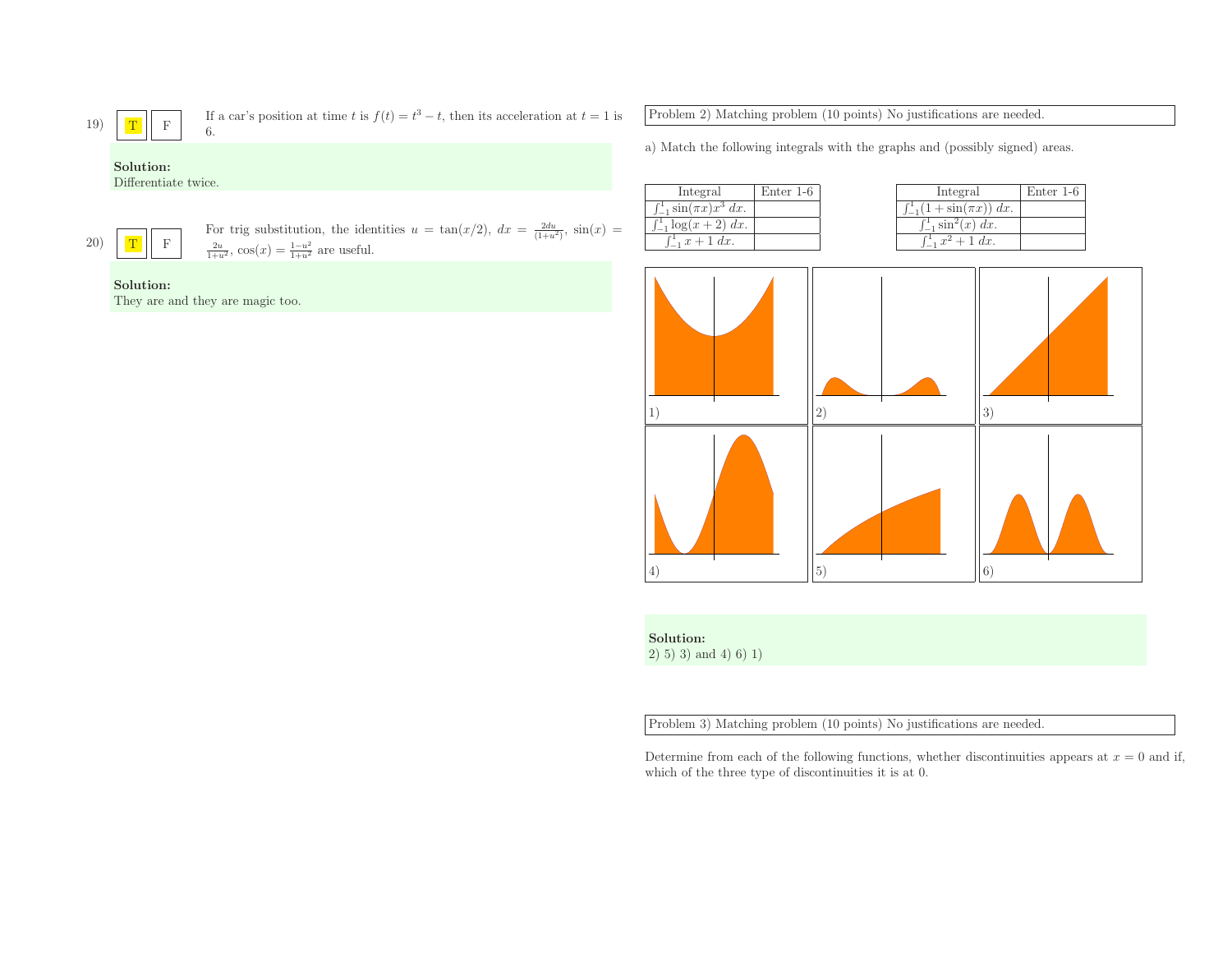| Function                          | Jump discontinuity |  | Infinity   Oscillation   No discontinuity |
|-----------------------------------|--------------------|--|-------------------------------------------|
| $f(x) = \log( x ^5)$              |                    |  |                                           |
| $f(x) = \overline{\cos(5/x)}$     |                    |  |                                           |
| $f(x) = \cot(1/x)$                |                    |  |                                           |
| $f(x) = \frac{\sin(x^2)}{x^3}$    |                    |  |                                           |
| $f(x) = \arctan(\tan(x - \pi/2))$ |                    |  |                                           |
| $f(x) = 1/\tan(x)$                |                    |  |                                           |
| $f(x) = 1/\sin(x)$                |                    |  |                                           |
| $f(x) = 1/\sin(1/x)$              |                    |  |                                           |
| $f(x) = \sin(\exp(x))/\cos(x)$    |                    |  |                                           |
| $f(x) = 1/\log  x $               |                    |  |                                           |

| Function<br>$f(x) = \log( x ^5)$<br>$f(x) = \cos(5/x)$<br>$f(x) = \cot(1/x)$                                                                                                                                                                                                                                  | Jump discontinuity | Infinity<br>Х | Oscillation<br>X<br>X | No discontinuity | Solution:<br>The difficulty is to see what is above and what is below. The function $-x^2$ is above. The<br>picture has helped us here but we could also plug in some values like $x = 1/2$ to see.<br>Furthermore, we also have to find the intersection points which are $-1$ and 1. Now we<br>can set up the integral<br>$\int_{-1}^{1} -x^2 - (x^4 - 2x^2) dx = 4/15.$                                                                          |
|---------------------------------------------------------------------------------------------------------------------------------------------------------------------------------------------------------------------------------------------------------------------------------------------------------------|--------------------|---------------|-----------------------|------------------|-----------------------------------------------------------------------------------------------------------------------------------------------------------------------------------------------------------------------------------------------------------------------------------------------------------------------------------------------------------------------------------------------------------------------------------------------------|
| $f(x) = \sin(x^2)/x^3$<br>$f(x) = \arctan(\tan(x - \pi/2))$<br>$f(x) = 1/\tan(x)$<br>$f(x) = 1/\sin(x)$                                                                                                                                                                                                       | $X(*)$             | X<br>X<br>X   |                       |                  |                                                                                                                                                                                                                                                                                                                                                                                                                                                     |
| $f(x) = 1/\sin(1/x)$<br>$f(x) = \sin(\exp(x))/\cos(x)$<br>$f(x) = 1/\log  x $<br>$(*)$ this one is a bit tricky and be correct when marking it "no discontinuity". The<br>reason is that $f(x) = x - \pi/2$ But if arctan is confined to the branch $(-\pi/2, \pi/2)$ , then<br>the function will have jumps. |                    |               | X                     | X<br>X           | Problem 5) Volume computation (10 points)<br>A farmer builds a bath tub for his warthog "Tuk". The bath has triangular shape of length 10 for<br>which the width is 2z at height z, so that when filled with height z the surface area of the water<br>is $20z$ . If the bath has height 1, what is its volume?<br>P.S. Don't ask how comfortable it is to soak in a bath tub with that geometry. The answer most<br>likely would be "Noink Muink". |
| Problem 4) Area computation (10 points)<br>Find the area of the region enclosed by the graphs of the function $f(x) = x^4 - 2x^2$ and the function<br>$g(x) = -x^2$ .                                                                                                                                         |                    |               |                       |                  |                                                                                                                                                                                                                                                                                                                                                                                                                                                     |

$$
\int_{-1}^{1} -x^2 - (x^4 - 2x^2) \, dx = 4/15
$$



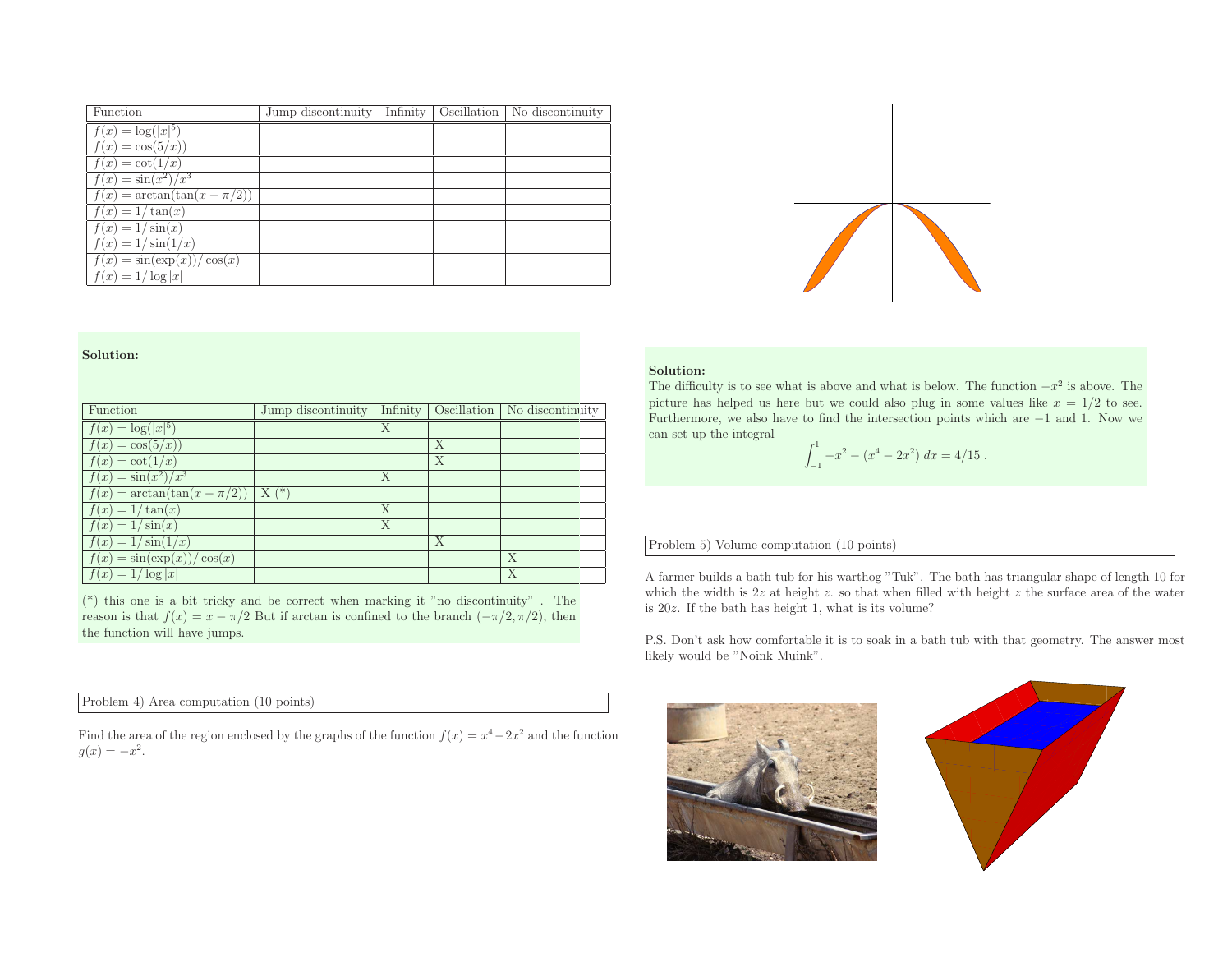$$
\int_0^1 20z \, dz = 20z^2/2 \vert 0^1 = 10 \ .
$$

Problem 6) Definite integrals (10 points)

Find the following definite integrals

a) (3 points) 
$$
\int_1^2 \sqrt{x} + x^2 - 1/\sqrt{x} + 1/x \, dx
$$
.

b) (3 points)  $\int_1^2 2x\sqrt{x^2 - 1} \, dx$ 

c) (4 points)  $\int_1^2 2/(5x - 1) dx$ 

# Solution:

a)  $x^{3/2}(2/3) + x^{3}/3 - x^{1/2}2 + \log(x)|_1^3 = -1/3 + 10\sqrt{2}/3 + \log(2)$ . b)  $(x^2 - 1)^{3/2} (2/3)|_1^2 = 2\sqrt{3}.$ c)  $2\log(5x-1)/5\vert_1^2 = 2(4/5)\log(3/2).$ 



# Problem 7) Anti derivatives (10 points)

Find the following anti-derivatives

a) (3 points)  $\int \frac{3}{1+x^2} + x^2 dx$ 

b) (3 points)  $\int \frac{\tan^2(x)}{\cos^2(x)} dx$ 

c) (4 points)  $\int \log(5x) dx$ .

# Solution:

a)  $3 \arctan(x) + x^3/3 + C$ .<br>b)  $\tan^3(x)/3 + C$ . b) tan<sup>3</sup> $(x)/3 + C$ .<br>c) Use  $u = 5x$ ,  $du = 5dx$  and get  $\int \log(u) du = (u \log(u) -$ 

c) (2 points)  $\int \sqrt{4-x^2} dx$ .

d) (2 points)  $\int \sin(\log(x))/x$ .